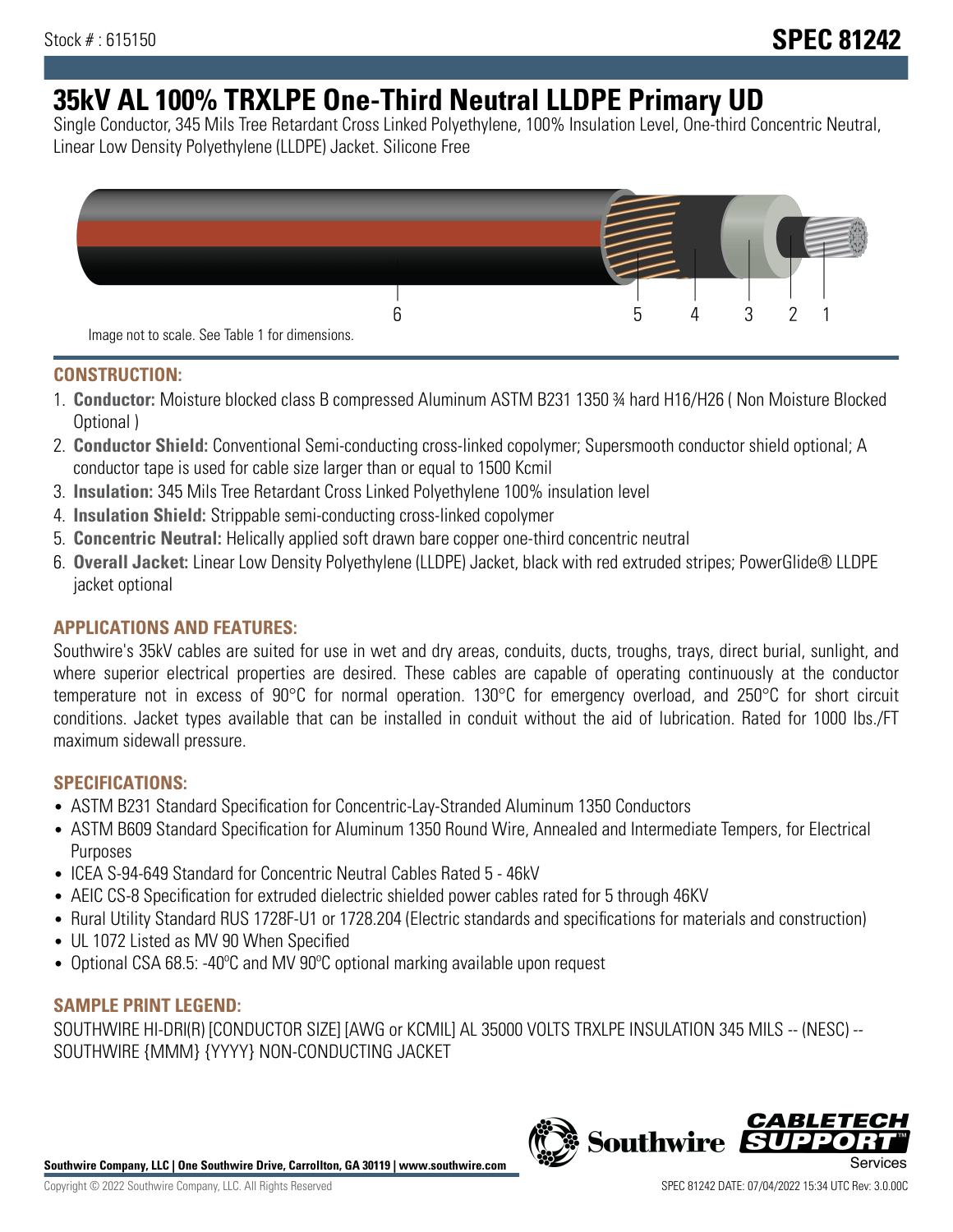# Stock # : 615150 **SPEC 81242**

#### **Table 1 – Weights and Measurements**

| <b>Stock</b><br>Number | Cond.<br>Size <sup>1</sup> | <b>Diameter</b><br>Over<br>Conductor | <b>Diameter</b><br>Over<br>Insulation | <b>Insul</b><br><b>Thickness</b> | <b>Diameter</b><br>Over<br>Insulation<br><b>Shield</b> | Concentric<br><b>Neutral</b> | Neutral DC<br>Resistance<br>$25^{\circ}$ C | Jacket<br><b>Thickness</b> | Approx.<br>0D | Approx.<br>Weight | Min<br><b>Bending</b><br>Radius | Max Pull<br>Tension* <sup>1</sup> |
|------------------------|----------------------------|--------------------------------------|---------------------------------------|----------------------------------|--------------------------------------------------------|------------------------------|--------------------------------------------|----------------------------|---------------|-------------------|---------------------------------|-----------------------------------|
|                        | AWG/<br>Kcmil              | inch                                 | inch                                  | m <sub>l</sub>                   | inch                                                   | No. x AWG                    | $\Omega$ /1000ft                           | mil                        | inch          | Ib<br>/1000ft     | inch                            | I <sub>b</sub>                    |
| 615150^                | 1/0<br>19)                 | 0.352                                | 1.079                                 | 345                              | .179                                                   | 6x14                         | 0.438                                      | 50                         | .407          | 778               | 11.2                            | 634                               |

All dimensions are nominal and subject to normal manufacturing tolerances

◊ Cable marked with this symbol is a standard stock item

\* Pulling tension based on pulling eye directly connected to conductor

! UL listed MV-90 Rated

^ HiDri Plus® - Water Blocking Powder

^^ HiDri Plus® - Water Blocking Powder. All Black Jacket

† 2/3 Concentric Neutral

§ HiDri Plus® - Water Blocking Powder. CSA Listed

## **Table 2 – Electrical and Engineering Data**

| Cond.<br>Size         | 'DC.<br>Resistance<br>@25°C | АC<br>Resistance<br>$\varpi$ 90°C | Capacitive<br>Reactance @<br>60Hz | Inductive<br>Reactance<br>@ 60Hz | <b>Charging</b><br>Current | <b>Dielectric</b><br>Loss | Zero<br>Sequence<br>Impedance* | <b>Positive</b><br>Sequence<br>Impedance <sup>®</sup> | Short<br>Circuit<br>Current <sup>@</sup><br>30 Cycle | Allowable<br>Ampacity in<br>Duct 90°C1 | Allowable<br>Ampacity<br>Directly<br>Buried 90°C‡ |
|-----------------------|-----------------------------|-----------------------------------|-----------------------------------|----------------------------------|----------------------------|---------------------------|--------------------------------|-------------------------------------------------------|------------------------------------------------------|----------------------------------------|---------------------------------------------------|
| AWG/<br>Kcmil         | $\Omega/1000$ ft            | $\Omega/1000$ ft                  | $M\Omega^*1000$ ft                | $\Omega/1000$ ft                 |                            | A/1000ft W/1000ft         | $\Omega/1000$ ft               | $\Omega$ /1000ft                                      | Amp                                                  | Amp                                    | Amp                                               |
| $\frac{1}{0}$<br>(19) | 0.168                       | 0.211                             | 0.069                             | 0.051                            | 0.291                      | 1.765                     | $0.522 + i0.237$ 0.212+i0.051  |                                                       | 2251.8                                               | 160                                    | 195                                               |

\* Calculations are based on three cables triplexed / concentric shield / Conductor temperature of 90°C / Shield temperature of 45°C / Earth resistivity of 100 ohmsmeter

† Ampacities are based on Figure 7 of ICEA P-117-734 (Single circuit trefoil, 100% load factor, 90°C conductor temperature, earth RHO 90, 36" burial depth)

‡ Ampacities are based on Figure 1 of ICEA P-117-734 (Single circuit trefoil, 100% load factor, 90°C conductor temperature, earth RHO 90, 36" burial depth)

#### **Table 3 – Weights and Measurements (Metric)**

| Stock<br>Number | Cond.<br>Size <sup>1</sup> | <b>Diameter</b><br>Over<br>Conductor | <b>Diameter</b><br>Over<br>Insulation | Insul.<br><b>Thickness</b> | <b>Diameter</b><br>Over <sup>'</sup><br>Insulation<br><b>Shield</b> | Concentric<br>Neutral | Neutral DC<br>Resistance<br>$25^{\circ}$ C | Jacket<br><b>Thickness</b> | Approx.<br><b>OD</b> | Approx.<br>Weight | Min<br>Bending<br>Radius | Max Pull<br>Tension* |
|-----------------|----------------------------|--------------------------------------|---------------------------------------|----------------------------|---------------------------------------------------------------------|-----------------------|--------------------------------------------|----------------------------|----------------------|-------------------|--------------------------|----------------------|
|                 | AWG/<br>Kcmil              | mm                                   | mm                                    | mm                         | mm                                                                  | No. x AWG             | $\Omega$ /km                               | mm                         | mm                   | ka/km             | mm                       | newton               |
| 615150^         | 1/0<br>(19)                | 8.94                                 | 27.41                                 | 8.76                       | 29.95                                                               | 6x14                  | 44. ا                                      | 1.27                       | 35.74                | 158               | 284.48                   | 2821                 |

All dimensions are nominal and subject to normal manufacturing tolerances

◊ Cable marked with this symbol is a standard stock item

\* Pulling tension based on pulling eye directly connected to conductor

! UL listed MV-90 Rated

^ HiDri Plus® - Water Blocking Powder

^^ HiDri Plus® - Water Blocking Powder. All Black Jacket

† 2/3 Concentric Neutral

§ HiDri Plus® - Water Blocking Powder. CSA Listed

## **Table 4 – Electrical and Engineering Data (Metric)**

| 1/0<br>(19) | 0.5512 | 0.69 | 0.0210 | 0.1673 | 0.955 |  |  | $\begin{bmatrix} 5.7907 & 0.522 + 0.237 & 0.212 + 0.051 \end{bmatrix}$ | 2251.8 | 160 | 195 |
|-------------|--------|------|--------|--------|-------|--|--|------------------------------------------------------------------------|--------|-----|-----|
|-------------|--------|------|--------|--------|-------|--|--|------------------------------------------------------------------------|--------|-----|-----|

\* Calculations are based on three cables triplexed / concentric shield / Conductor temperature of 90°C / Shield temperature of 45°C / Earth resistivity of 100 ohmsmeter



**Southwire** 

*CABLE*